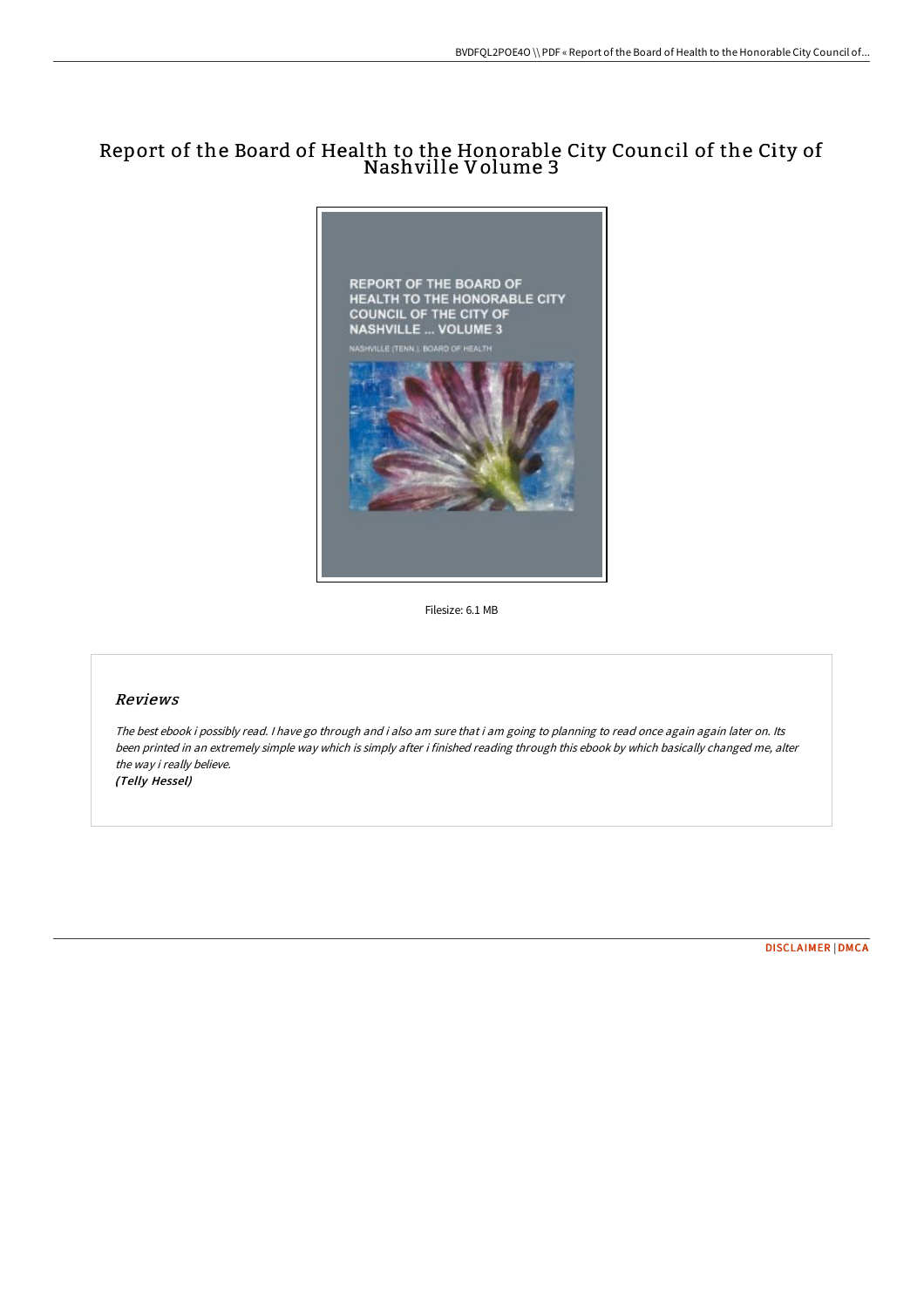## REPORT OF THE BOARD OF HEALTH TO THE HONORABLE CITY COUNCIL OF THE CITY OF NASHVILLE VOLUME 3



To download Report of the Board of Health to the Honorable City Council of the City of Nashville Volume 3 PDF, make sure you click the button beneath and download the ebook or get access to additional information which might be in conjuction with REPORT OF THE BOARD OF HEALTH TO THE HONORABLE CITY COUNCIL OF THE CITY OF NASHVILLE VOLUME 3 book.

Rarebooksclub.com, United States, 2012. Paperback. Book Condition: New. 246 x 189 mm. Language: English . Brand New Book \*\*\*\*\* Print on Demand \*\*\*\*\*.This historic book may have numerous typos and missing text. Purchasers can download a free scanned copy of the original book (without typos) from the publisher. Not indexed. Not illustrated. 1879 Excerpt: . than colleges and hospitals. With such endowments they would be placed within reach of all. The view so generally maintained by the medical profession, that ten should be the minimum age for entering our public schools, if carried into effect, would lead to radical improvements in the management of children. In our public schools about two-thirds of the whole number are in the primary grades, the great majority of whom never go on beyond these grades, and are entirely dependent on the public schools for whatever education they do receive. While the major portion of those who continue in the grammar and higher grades are precisely those who are well enough off to obtain an education, were there no public schools. Now from this statement it is obvious that the State should expend its strength in perfecting the primary grades. It is equally obvious that the vast and increasing sums which the State now expends and must continue to expend upon the primary grades, will accomplish threefold service for the tax-paying public if expended upon pupils of a somewhat mature mind and body, instead of upon those comparatively immature, and in many respects unfit for school room labor. From this standpoint the question in hand becomes not less important as one of educational statesmanship, than it is recognized to be of public hygiene. Let the medical profession continue the good fight so ably commenced, and the next century will place upon its brow a chaplet...

**D** Read Report of the Board of Health to the [Honorable](http://albedo.media/report-of-the-board-of-health-to-the-honorable-c.html) City Council of the City of Nashville Volume 3 Online B Download PDF Report of the Board of Health to the [Honorable](http://albedo.media/report-of-the-board-of-health-to-the-honorable-c.html) City Council of the City of Nashville Volume 3